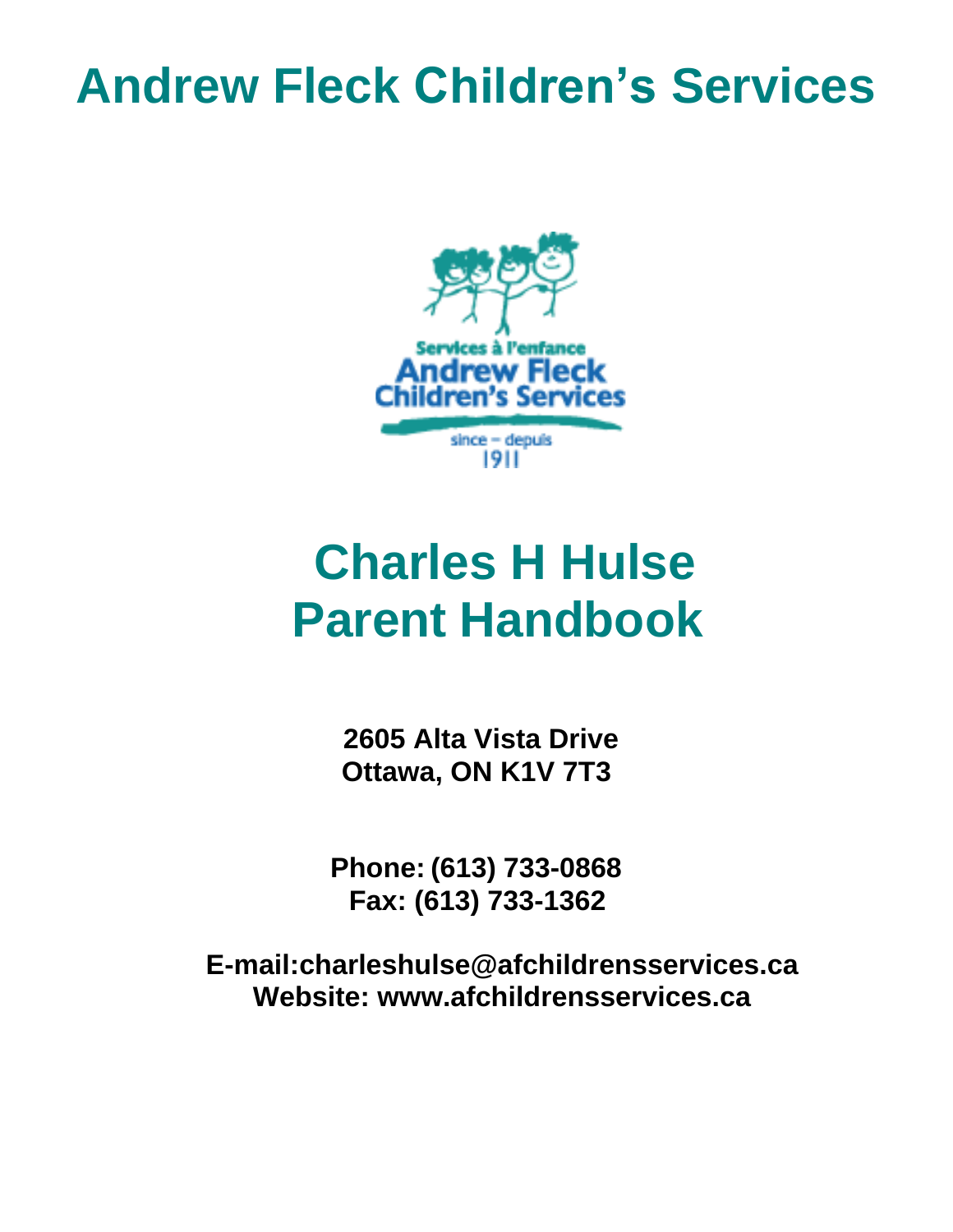# **Andrew Fleck Children's Services Preschool and School-Age Program**

Welcome to the Andrew Fleck Children's Services, Charles H Hulse Program. Our program is located at 2605 Alta Vista Drive, and is licensed to offer full day care for 24 Preschool children (2.5 months – 5 years) and 27 School-Age children (5 – 12 years of age). Andrew Fleck is a non- profit, multi-service organization established in 1911 to serve children and families in the Ottawa area.We are happy to have you and your children with us. The health, safety and quality of your child's experiences are foremost at all times, ensuring that they and you enjoy a positive experience in our program.

This handbook is designed to assist you, the parents, in understanding the procedures, policies, and regulations involved with the operation of our Centre.

This program of Andrew Fleck Children's Services is coordinated by Jennifer Diotte who reports to Director Lisa Belton who reports to the Executive Director, Kim Hiscott. If, at any time, you have any questions or concerns, please feel free to speak with a staff in person, or Jennifer Diotte; she can be reached at 613 733 0868 or at [jdiotte@afchildrensservices.ca](mailto:spemberton@afchildrensservices.ca) or Lisa Belton at Ibelton@afchildrensservices.ca or 613 761-0357 or you may also call the Executive Director at 613 736-1913, ext. 223.

#### **LICENSING/REGULATIONS**

Our Centre is licensed under the *Child Care and Early Years Act* of the Ontario Ministry of Education Child Care Quality Assurance and Licensing Office and under goes an annual licensing review process. We are required to meet all regulations of the *Child Care and Early Years Act*, as well as Health, Safety and Fire regulations dictated by the Department of Public Health, the City of Ottawa, the Ontario Fire Marshall, and the Ottawa Fire Services. The Program Advisor, from the Ministry of Education, monitors standards for safety, staff training, program quality and compliance with the *Child Care and Early Years Act*. The License and Summary of License are posted in the Centre for your information.

#### **HOURS OF OPERATION**

The Centre is open Monday to Friday; from 7:30 a.m. to 5:30 p.m. Children should be in care for the amount of hours needed to cover your work or school schedule. We encourage children to be in attendance no longer than 8.5-9 hours per day if possible. It is very beneficial for the children to be in attendance by 10:00 AM for the morning program, so they can actively participate in the many activities offered prior to lunch and rest time.

We do request that you please call us if your child is going to be absent. Our program supports an 'Open Door' approach for families and parents are welcome at any time of the day.

#### **INCLEMENT WEATHER**

Occasionally, during our hours of operation, a storm arises making travelling conditions slow and possibly dangerous. In an effort to enable our employees to leave their workplace and travel home at their usual time we may call parents to request that they depart earlier than routine to ensure timely/early pickup of their child(ren).

Our policies addressing late pick-ups will not be altered due to poor weather and travel conditions.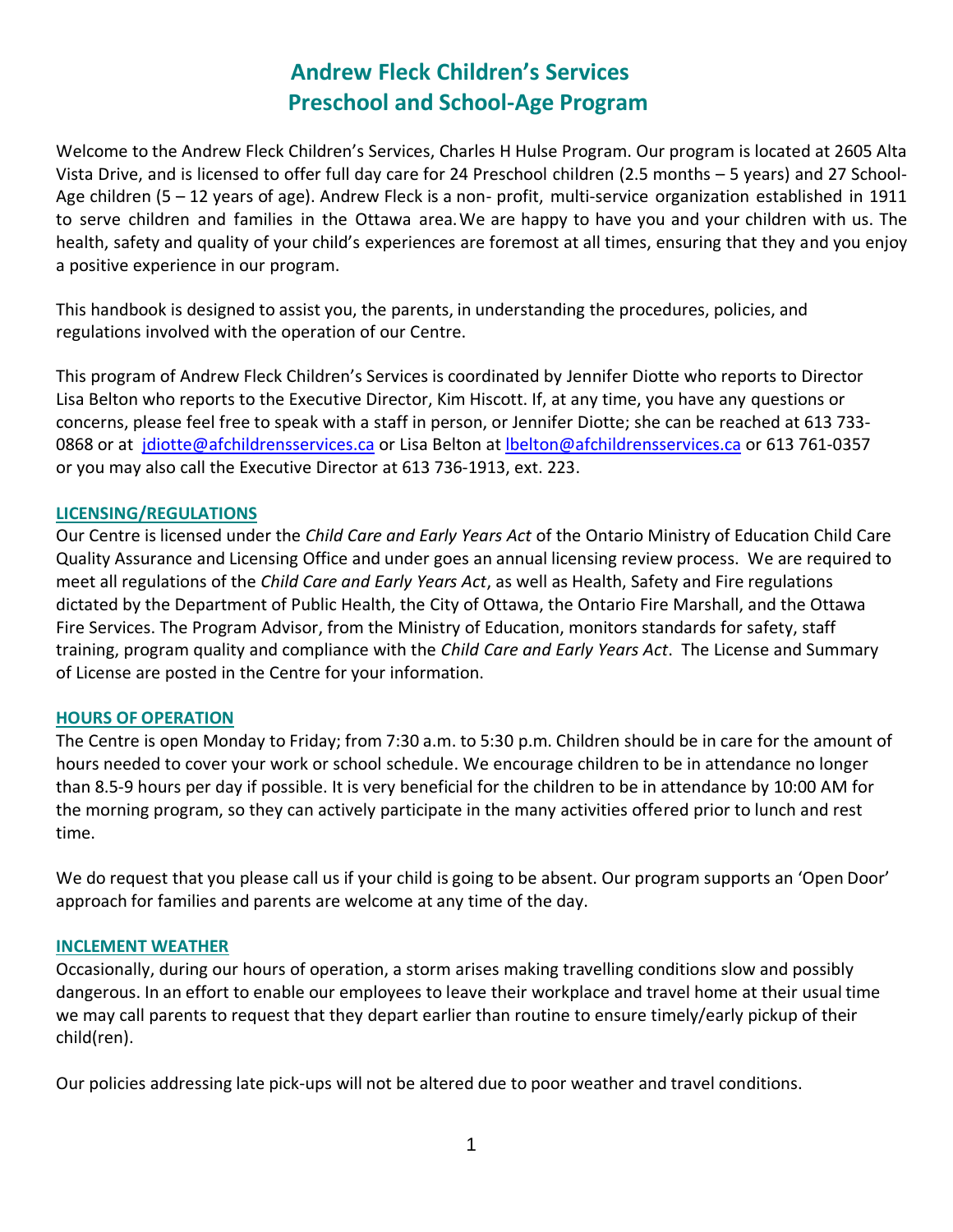#### **EMERGENCY CLOSURES**

Due to unforeseen circumstances (fire, flood, loss of electricity, and/or property damage) the Centre may be deemed unsafe.

The AFCS Board of Directors may close the programs. Parents will be notified of the closure and required to make alternative arrangements until official notice is given of the Centre reopening. The centre will also close if the City of Ottawa declares a "State of Emergency". No fee rebate will be given due to emergency closures.

#### **EMERGENCY MANAGEMENT**

To protect the health and safety of children and employees, Andrew Fleck Children's Services has an emergency management policy and procedures that sets out the roles and responsibility of all employees. All programs conduct monthly fire drills and follow evacuation procedures. This ensures that all children become familiar with emergency procedures. In the event of a real emergency and that the children cannot return to the Centre they will be moved to our designated emergency shelter and parents will be contacted to pick up their children immediately. Our Emergency Shelter is located at the Ridgemont High School – 2597 Alta Vista Drive.

As indicated in the AFCS Emergency Management policy, the manager of the program or designate will notify parents/guardians of the emergency situation, evacuation and the location to pick up their children. Where possible, the executive director will update the agency's website and the manager or designate will update the program or place of work voicemail box as soon as possible to inform parents/guardians that the program has been evacuated and include the details of the evacuation site location and contact information in the message.

#### **WAITING LIST POLICY**

All families must be registered on the City of Ottawa Child Care Registry and Wait List tool. https://onehsn.com/Ottawa. To fill available spaces we contact families, whose child is age eligible for the space available. For Subsidized spaces we must follow the City of Ottawa's Priority List. For our full fee families,we will offer spaces based on their registration date. The only exception is that priority is given to siblings of children currently attending at our location. There is no fee for using the City of Ottawa Child Care and Registry Wait List tool and we do not charge a registration fee to place any child in our program. To ensure weare providing you and your child with the best early learning and care experience as possible, a conversation will occur to ensure we can meet your child's needs and your expectations before a space is confirmed.

The City of Ottawa Child Care Registry and Wait List tool automatically updates when your child is eligible for the next age group, it is important to keep your information as up to date as possible, (which you can do by clicking into the link above) including the date when you require care or if you are no longer interested in care at a specific location. If you are interested in knowing the status of where your child is on the waiting list, please feel free to contact us and we will tell you as accurately as we can, where your child is on the waiting list, but please know that often the list is not reflective of the actual number of children waiting for care at one of our locations. It is not unusual for us to contact 20+ families regarding a vacancy before filling the space.

In addition, available vacancies are posted on our website within the section for each location and we strive to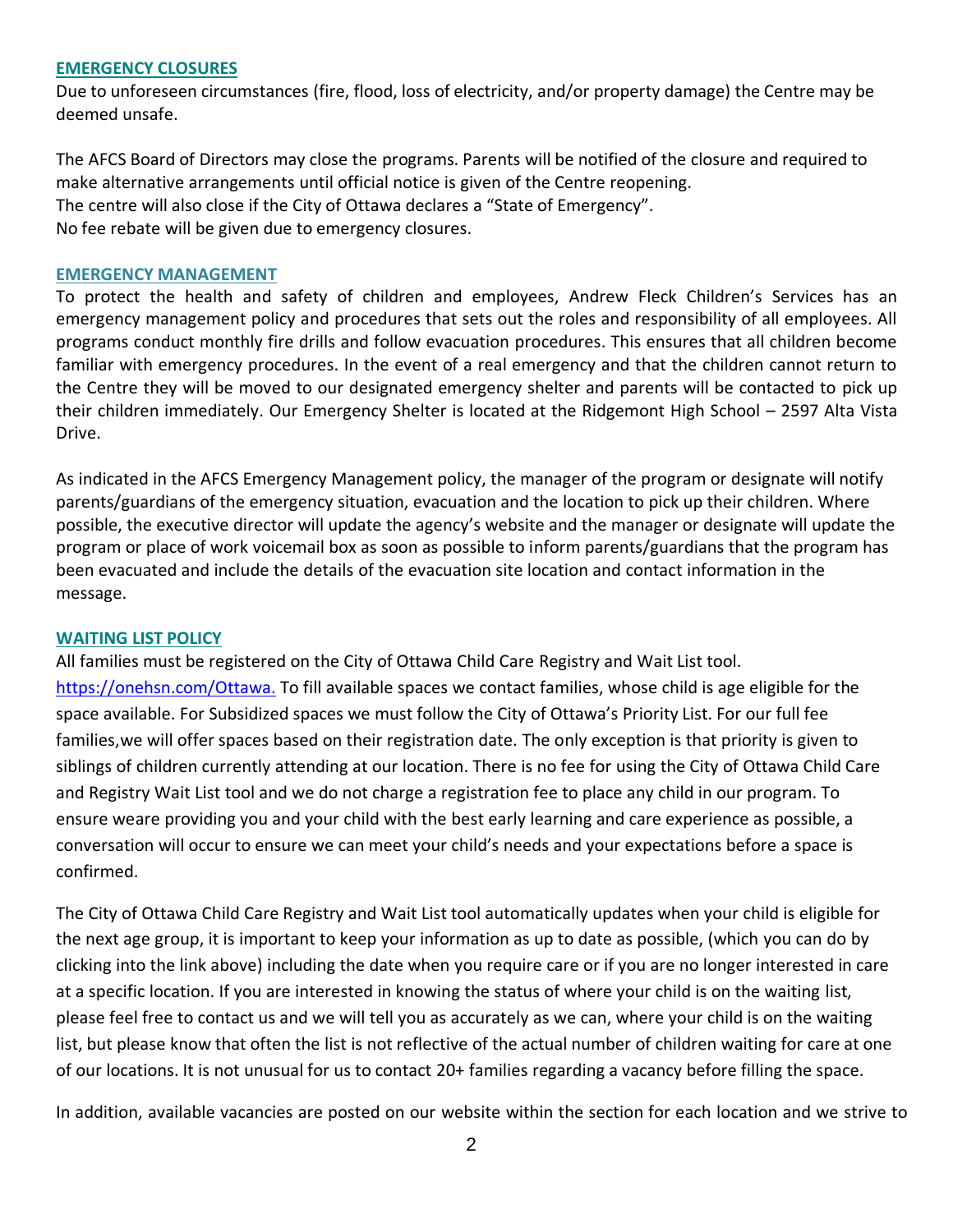keep this as up to date as possible.

#### **ADMISSION POLICY**

*Subsidized spaces are available in these programs.* Eligibility for subsidy is determined by the Child Care Subsidy Office of the City of Ottawa. To apply you must first create an online application through the City of Ottawa at 311 or <http://www.ottawa.ca/daycare>

Should the family be requiring a child care subsidy, confirmation from the City of Ottawa Subsidy Office must be received by the program a minimum of 48 hours to the child being enrolled.

Before confirming a space or enrolling your child in the program, an opportunity will be arranged for you and your child to tour the program, meet the staff and review all the enrolment papers with the Manager / Head Teacher. A space will not be confirmed until the program has met with the family and child. Spaces will be granted based on the waiting list application date and subject to the following criteria:

- 1. Children must be within the age limit set for the program
- 2. Up to date children's records of immunization must be provided prior to admission
- 3. All enrolment papers must be completed at least 1 week prior to the child starting in the program

# **WITHDRAWAL / DISCHARGE POLICY Preschool**

- 1. Preschool children may stay in the program until the end of their  $5<sup>th</sup>$  year and School-age children can remain in the program in their  $12<sup>th</sup>$  year.
- 2. We respectfully request one month of written notice of pending withdrawal, and require at a minimum two weeks' notice. If the required notice is not provided, fees will be charged in lieu of the notice period.
- 3. Parents who wish to temporarily withdraw their child from the program (e.g., for an extended holiday) may request to have their child's name placed on the waiting list for readmission. Regretfully, no guarantee can be given that a space will be available when needed. Please note this does not eliminate the notice period requirements as described above.
- 4. Should a child that demonstrates challenges, developmentally and/or behaviourally be enrolled in the program, the program will seek to access additional supports and resources in a timely manner. However, if it is concluded that the staff and program can no longer meet a child's needs and that there is a safety risk to the child, other children and staff, then the decision to discharge a child may be warranted.
- 5. The program also reserves the right to give notice of withdrawal of service if the parent does not abide by all policies and procedures.
- 6. If the centre's programs are not meeting the needs of your child or family, we will discuss possiblesolutions and provide assistance in finding alternatives.

# **WITHDRAWAL / DISCHARGE POLICY School Age**

- 1. Children may stay in the program until the end of the school year when they have turned 12 years old.
- 2. We respectfully request one month of written notice of pending withdrawal, and require at a minimum two weeks' notice. If the required notice is not given fees will be charged in lieu of the notice period.
- 3. The following are the exceptions to the above policy for Kindergarten and School age children: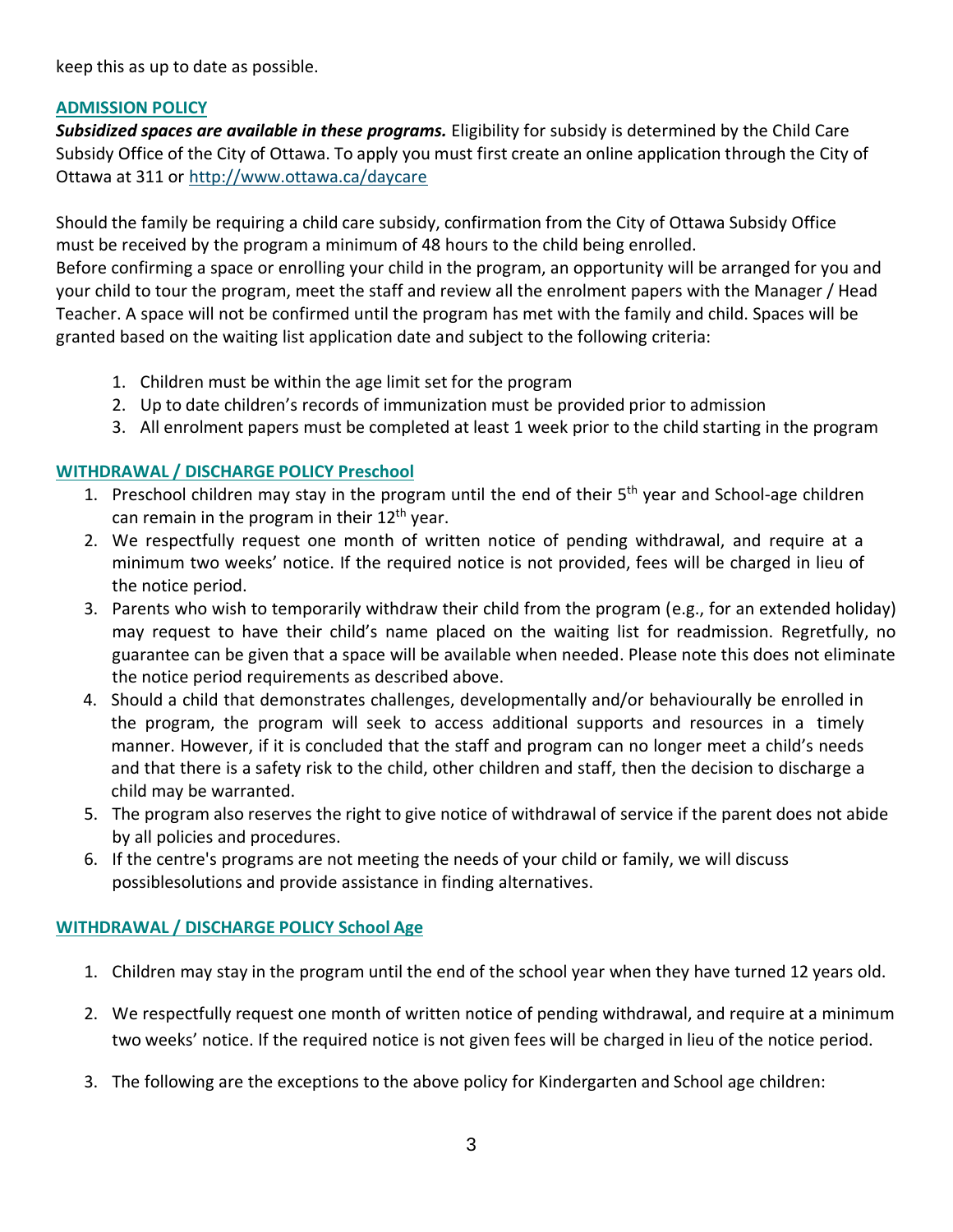- a) Filling spaces mid-year is difficult and not always an option based on space requirements for the next school year. Therefore, after January 1st of each calendar year we require 3 months' notice for withdrawal from the program. If the required notice is not given fees will be charged in lieu of the notice period.
- b) We must be informed before August 1st of the upcoming school year if you no longer require care in September. If you withdraw after August 1st and we are not able to fill the space by the start of the school year, you will be charged a notice period of 2 weeks of fees. Parents who wish to temporarily withdraw their child from the program (e.g., for an extended holiday) may request to have their child's name placed on the waiting list for readmission. Regretfully, no guarantee can be given that a space will be available when needed. Please note this does not eliminate the notice period requirements as described above.

# **ARRIVAL AND DEPARTURE PROCEDURES**

We encourage parents to try and drop off their children by 9:00 am to ensure they can participate in the all the activities provided, including outdoor play.

No child will be released to a person other than the parents without written permission given to the Centre in advance. When dropping off and picking up your children, please:

- Ensure that you are parking in the parking lot on the side of the school. Please adhere to the signs and do not block the bus lanes.
- Accompany your children to and from the Program room, ensuring staff are aware of your children's arrival and departure;
- Please sign your children in and out every day, indicating the time and your initials.
- The staff will also sign your children in and out every day, indicating the time and their initials.
- Ensure you and your children's wet/dirty footwear is removed before entering the room.
- Anyone who picks up or drops off a child must be 16 years of age or older unless written agreement has been made with the Program Co-ordinator/Manager. All alternate individuals will be requested to show I.D.
- If you are dropping off your child and it is circle time, we do ask that you please wait with your child until it is over or join in the circle as it is very difficult for the staff to assist with separation at that time.

If staff suspects that the individual picking up the child is visibly unfit to drive, and/or that the child may be in danger, that staff is obliged to report their concern to the authorities (Police /CAS) immediately. Alternate travel arrangements will be offered to the parent.

By law, staff cannot withhold a child from their biological parent unless a court order is on file.

# **LATE PICK UP POLICY**

We encourage you to arrive by 5:15 pm to pick up your child; this ensures you have an opportunity to connect with your child's educator and the time for an unrushed ending to your child's day. It is recognized that due to exceptional circumstances, parents might occasionally be late in picking up their children. When this occurs, parents must notify the Centre, at the earliest opportunity. However, late pick-ups cause difficulties both to the staff and the children waiting to be picked up. The purpose of this policy is to detail the procedures to be followed in the event of late pick-ups.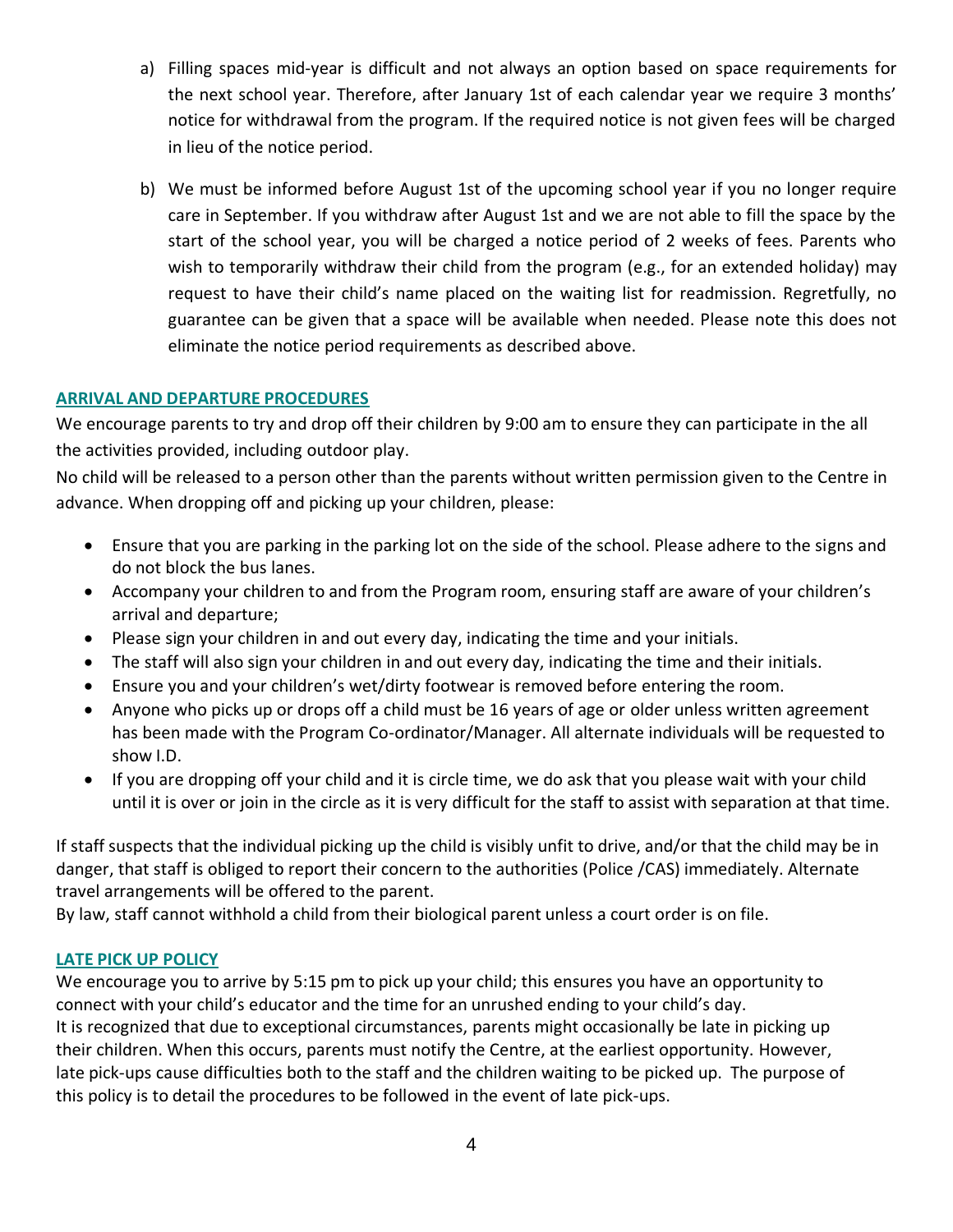Every person responsible for picking up a child arriving later than 5:30 pm, based upon the Centres clocks, will sign the late fee book.

The programs ends at 5:30 pm. If a parent is late, they will be charged a late fee as follows: \$2.00 for the first 5 minutes and then \$1.00 for every consecutive minute thereafter. Should a parent be late more than 3 times, the late fee will double. Should there be reoccurring instances of late pick up, this may result in the family being discharged.

Late fees are now being taken out of Non Childcare Fee Accounts. The policy is for the payment of any fees due and payable to AFCS that are Non Child Care Fees, i.e. any Late fees, payment for an extra door fobs or parking pass fees (if needed at your childcare location), etc. This policy does not include your regular daily childcare fee or any daily subsidized fee paid to the City of Ottawa, for your childcare services.

If you are a full fee client, any Non Child Care Fees invoiced within any given month, will be added to a regular by-weekly payment following the month the fee was incurred. If you are a subsidize client, the payment of any Non Child Care Fees will be processed according to the Non Child Care Fee schedule following the month the fee was incurred. Any late fees not paid may result in discharge from the program

Late pick up occurrences are based per family.

#### **FEES FOR SERVICES**

Please see the attached fee schedule and financial policies below.

We have a purchase of service agreement with the City of Ottawa to provide care for families eligible for fee subsidy as well as full fee families.

Parents seeking a childcare subsidy will need to upload all required documents to the City of Ottawa Child Care Waiting List to see if they qualify for the subsidy. Please note: Families using a childcare subsidy are entitled to 36 absent days per calendar year; any extra absent days will be billed to the family at the full fee rate. Please see the Manager to discuss special circumstances.

Any monthly fee, as assessed by the subsidy office, will fall into the fee expectation section.

Please be advised that there are no refunds for sick days, holidays or closed days and all statutory holidays are invoiced at the daily rate. Please note: The Centre may close at other times when custodial staff are not available.

The centre is closed on the following Statutory Holidays: New Year's Day, Family Day, Good Friday, Easter Monday, Victoria Day, Canada Day, August Civic Holiday, Labour Day, National Day for Truth and Reconciliation, Thanksgiving, Christmas Day, Boxing Dayand one day between Christmas and New Years in lieu of being open on Remembrance Day.

The annual cost to deliver the program is calculated over the number of billable days in a year, including the days we are closed due to school holidays. If we were to not charge families for days we are closed, our daily rate would increase (same annual cost but less billable days). We feel that stopping and starting parent fees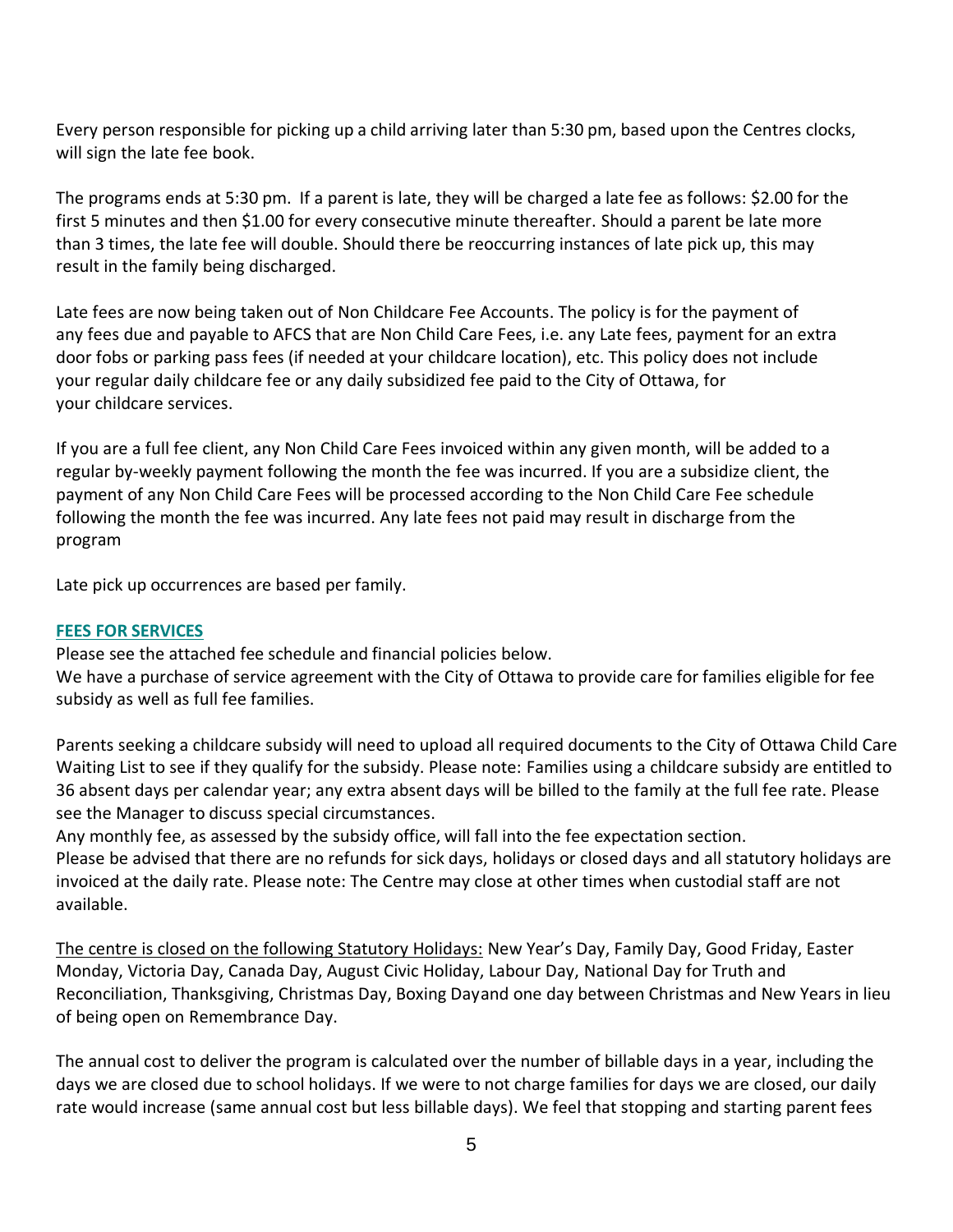has the potential of being more confusing for families and adds an administrative burden cost.

We will provide a minimum of one month of notice regarding any fee increases.

# **POLICY FOR PAYMENT OF ACCOUNTS**

- A. All parent fees are payable on a bi-weekly basis
- B. As a non-profit agency we do not have the means to tolerate unpaid accounts. If an account is more than two (2) months in arrears, parents can receive a notice of termination and the account will be forwarded to a collection agency.
- C. There is a \$10.00 charge for all **returned cheques**.
- D. The appropriate notice required must be given when withdrawing your child(ren) or payment in lieu of notice will be invoiced.

Andrew Fleck Children's Services offers 3 methods of fee payment; either **direct debit payment, post-dated cheques,** or **Credit Card.**

- 1) **Direct Debit Payment** Parents choosing the pre-authorized debit option will submit the following to our office:
	- a) a signed **Direct Debit Authorization Agreement**
	- b) a **VOID CHEQUE** to provide bank account information
- 2) **Post-Dated Cheques**  Parents choosing to pay with post-dated cheques will submit a series of cheques dated for the first day of each month. Cheques should be made payable to **Andrew Fleck Children's Services**

At any time, you may call Accounting at 736-1913 ext. 225 for questions or information concerning your account.

**3) Credit Card -** Parents choosing the credit card option will submit a signed **PRE-AUTHORIZED CREDIT CARD (PACC) Agreement form**

#### **GIFT GIVING**

While it can be traditional for children to give their Educators gifts at Christmas, end of the year etc., as Registered Early Childhood Educators, we cannot accept anything more because we are professionally bound, as members of the College of ECEs, from accepting any gifts of benefits, advantages, fees, honoraria, or favours, including items, money, or gift cards. This is to preserve our integrity as professionals and to protect parents/guardians from any expectation of undue influence. Homemade gifts would be an exception and are most appreciated; gifts that are small such as a consumable item (box of chocolates), are shared with the team onsite.

#### **NUTRITION**

We are fortunate to have a creative cook working at the Overbrook Location who provides us with nutritious and varied food. Our weekly menus for the current and following week are posted in each cooking and serving area of the Centre, along with any dietary restrictions, allergies and / or anaphylaxis. All programs will keep the Menus for 30 days after the last day for which they are applicable. Substitutions and specific food choices are noted on the posted menus. All menu planning follows the recommendations set out in the Health Canada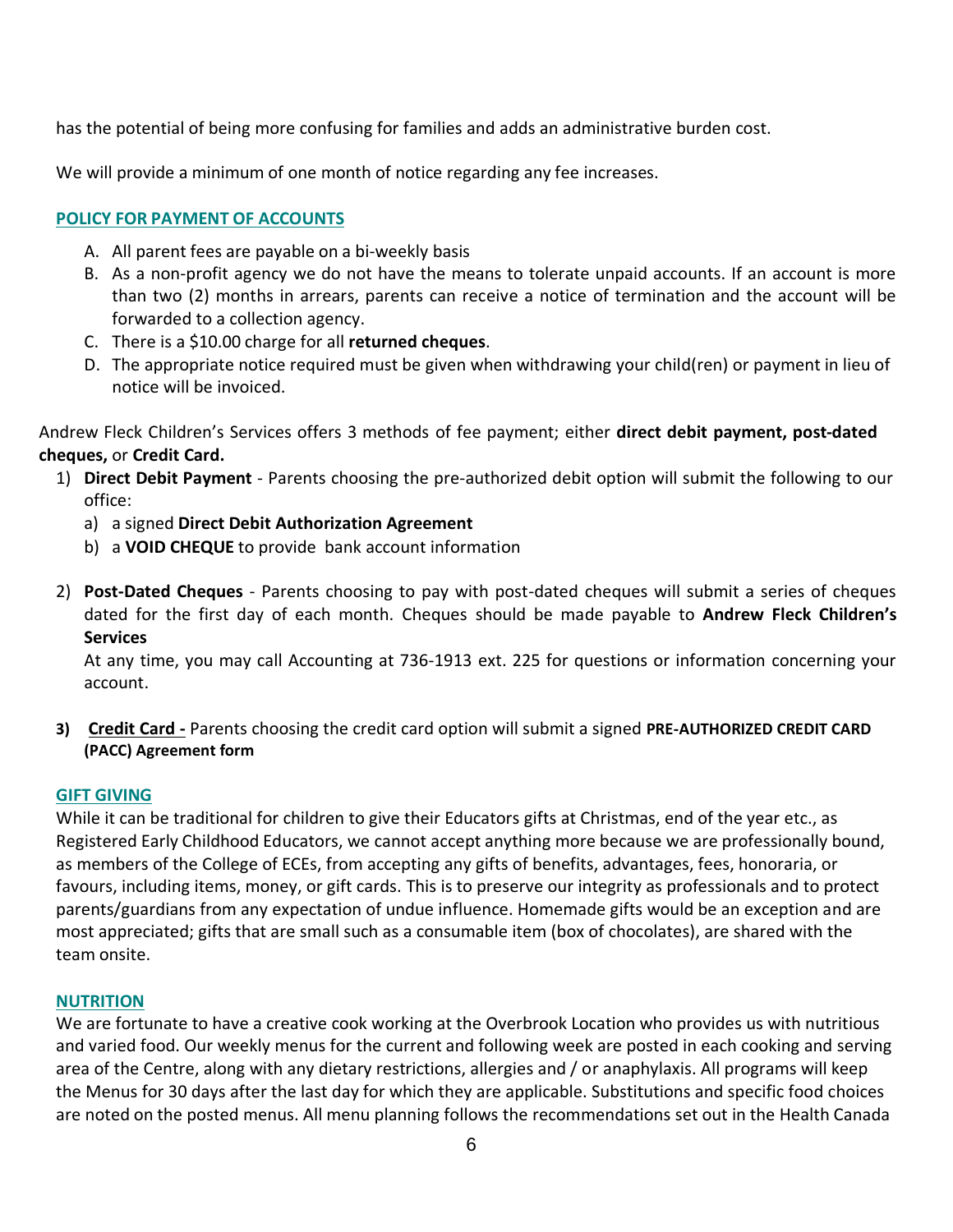documents "Eating Well with Canada's Food Guide", "Eating Well with Canada's Food Guide – First Nations, Inuit and Métis" or "Nutrition for Healthy Term Infants". Special dietary and feeding arrangements are to be carried out in accordance with the written instructions of a parent of the child. Careful menu planning is essential to meet children's nutritional needs and to expose them to a wide variety of foods.

The program provides water and milk at all meals; we do not serve juice or other food items that contain high sugar and sodium levels. We use Halal to be inclusive to all families. Nutritious between-meal snacks are provided for each child one year of age or over, that promotes good dental health and will not interfere with a child's appetite for meal time.

Providing a calm eating area with low lighting, background nature music, and engaging conversations where we eat meals family style supports a positive approach to meal times. We support children's self-help skills by offering utensils for self-serving such as small tongs, and using small containers to pour milk and water. Please feel free to provide input into our menu planning at any time.

On non-school days the School Age children will eat lunch with their classmates at the daycare. Bag lunches from home should include a variety of foods from the four food groups. An ice pack must be included in bag lunches. Children's lunches must be in containers labeled with their names. A microwave is available, however any food that requires heating must be fully prepared and placed in a separate microwavable container. Staff isexpected to be vigilant regarding the content of bag lunches. Children will be limited to one "treat" choice from their bag lunch per sitting. We are a nut safe zone and request that food with any traces of nuts not be brought into the centre. Please ensure that your child's lunch is nut-free. Upon arrival in the program on nonschool days, educators will confirm that children have brought their lunch from home. In the event that a lunch has been forgotten at home, educators will contact parents by phone right away. Educators will provide the child with a nutritious lunch if a parent is unable to drop off a lunch or cannot be reached.

| <b>Food Group</b>             | Food choices for lunch                  |
|-------------------------------|-----------------------------------------|
| <b>Milk and Milk products</b> | Yogurt, or 1 slice of cheese            |
| <b>Meat and Alternatives</b>  | Tuna, chicken, salmon, tofu, eggs.      |
| <b>Bread and Cereal</b>       | Whole wheat bread, crackers, pita bread |
| <b>Fruits and Vegetables</b>  | Apples, bananas, carrots, cucumbers.    |

Here is a sample lunch menu:

For more ideas, please refer to the following site:

[http://ottawa.ca/2/en/residents/public-health/healthy-eating-and-active-living-for-child-care](http://ottawa.ca/2/en/residents/public-health/healthy-eating-and-active-living-for-child-carePlease)[Please b](http://ottawa.ca/2/en/residents/public-health/healthy-eating-and-active-living-for-child-carePlease)e aware that there may be children in our programs with severe life-threatening allergies (anaphylaxis) to certain foods i.e.,nuts, eggs, and shellfish. Anaphylaxis is a medical condition that causes severe reaction to specific foods and can result in death in seconds.

For this reason, it is imperative that aside from your child's nut-free lunch, you DO NOT bring any outside food into the centre, unless otherwise arranged with the Program Coordinator of the program.

All staff is trained in the use of an EpiPen and Anaphylaxis management. Providing a calm eating area with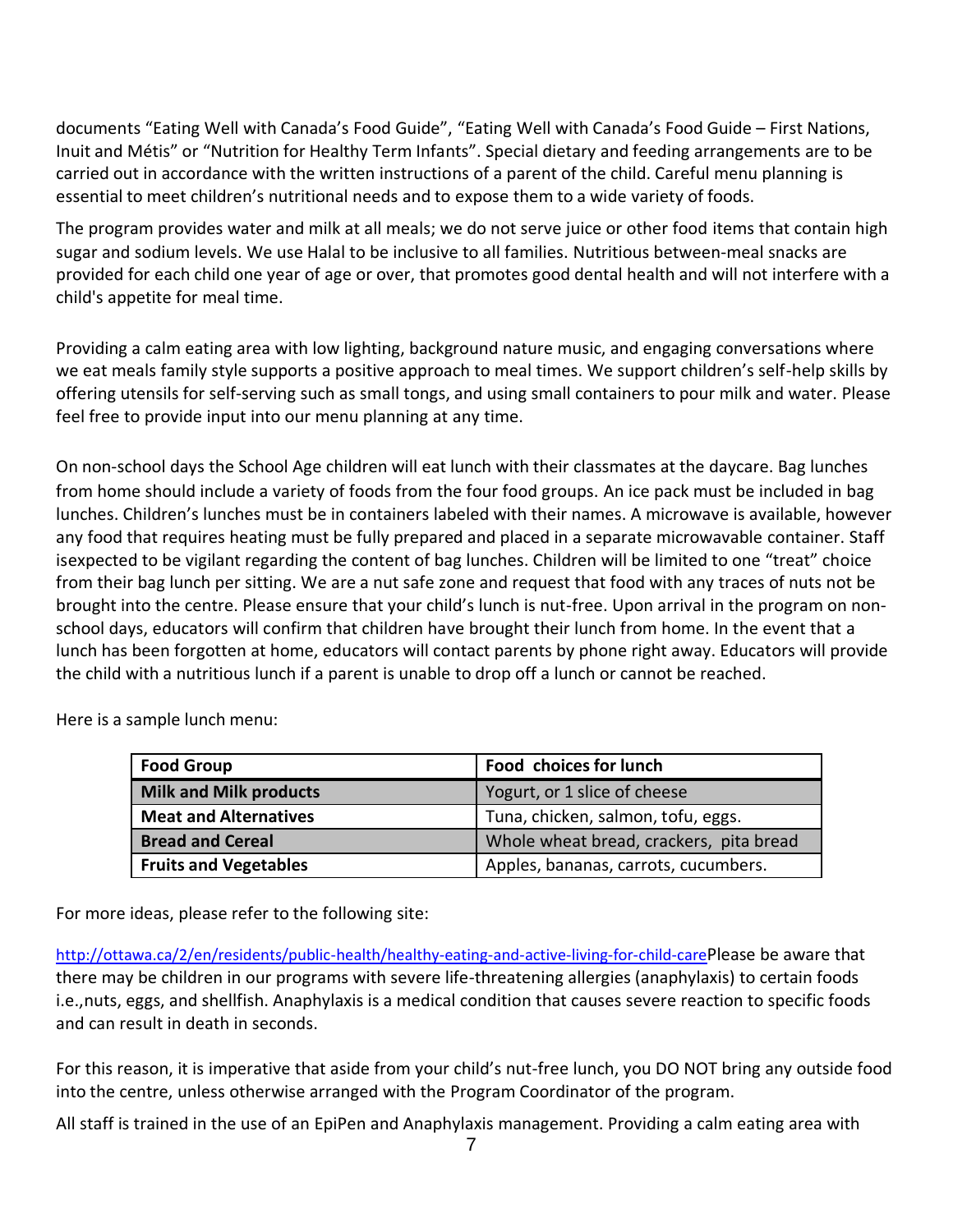lowlighting and engaging conversations where we eat meals family style supports a positive approach to meal times. We support children's self-help skills by offering utensils for self-serving such as small tongs, and using small containers to pour milk and water. Please feel free to provide input into our menu planning at any time.

#### **SAFE SLEEP**

Each family is advised of the programs Sleep Safe Policy at time of enrolment. Each child will be assigned their own cot /mat and it will be labelled with their name. All cots/ mats are disinfected weekly. A staff performs visual checks on all children 4 times throughout rest time and these are documented in the daily log book. Any changes in the child's sleeping patterns or behaviours will be communicated with parents. Staff will consult with parents with respect to a child's sleeping arrangements. Staff will communicate, to parents, any significant changes in a child's sleeping patterns or behaviours. Any sleep preferences that are identified at intake or communicated by parents will be documented in daily log book.

#### **HEALTH**

If your child contracts any communicable disease, you must notify the Centre immediately. A Health Alert must be posted, for any communicable disease, so that parents can ensure the health and safety of their children. Please note that if your child is diagnosed with a viral conjunctivitis, where an eye discharge is present, you must provide a medical certificate for re-entry. If no eye discharge is present, no exclusion is needed.

Should your child show signs of a rash, eye infection or other communicable disease while present at the Centre, you will be given a City of Ottawa Public Health Department Assessment form. Your child will need to be taken to your doctor/clinic for an assessment and a medical certificate for re-entry will be needed for your child to return to the Centre.

To prevent outbreaks, the City of Ottawa Health Department requests that child care centres exclude children with certain communicable diseases until specific criteria are met. The Ottawa Public Health Department lays out the exclusions policies for communicable diseases and parents will be notified of what these may be.

The program staff must be notified immediately if your child is hospitalized for more than 24 hours.

At any time, the Manager / Head Teacher (or designated staff) may judge that a child is "not well enough" to attend the Centre. In such cases, the child will either not be accepted at drop-off time, or parents will be notified that the child must be picked up as soon as possible. The City of Ottawa Health Department has set forth certain policies to protect all children. Your child may not attend the program if they suffer from the following:

- 1. A fever of 38 degrees Celsius or higher
- 2. Vomiting
- 3. Diarrhea (at least 2 episodes)
- 4. Croupy cough and green discharge from the nose
- 5. Any unexplained rash or skin irritation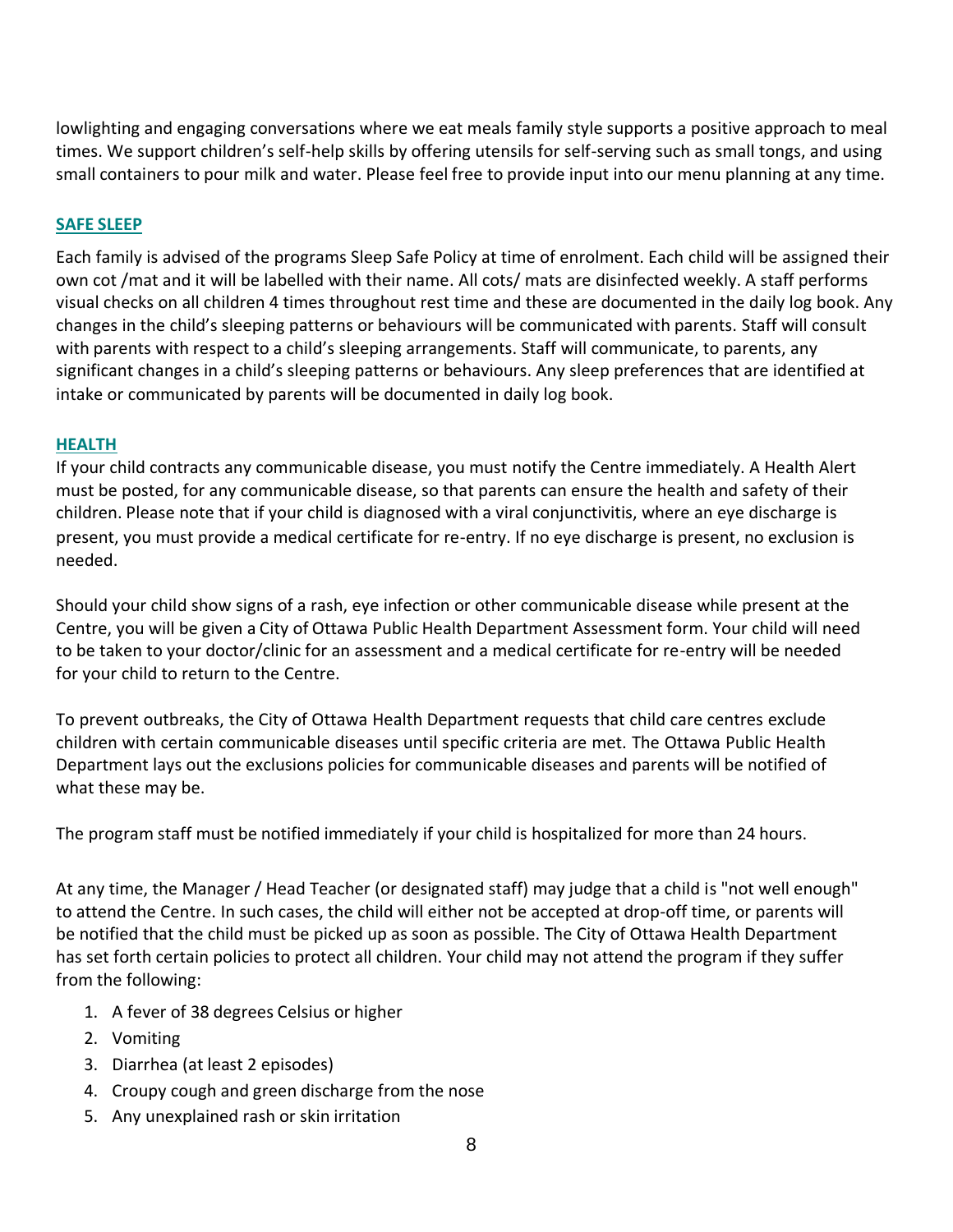- 6. Complains of a bad headache or sore throat
- 7. Eyes/ears that are oozing any form of discharge (must be on antibiotics for 24 hours prior to readmission)
- 8. Strep Throat (must be on antibiotics for 24 hours prior to readmission)

On occasion the Centre may be in an Outbreak; this is when more than 15% of children and/or staff are sick with the same symptoms. In this case the mandatory exclusion for vomiting and diarrhea is 48 hours symptom free

If any of these symptoms develop while your child is at home, we ask that you keep your child at home until they are symptom free for 24 hours. Please do not give your child Tylenol and bring them to the program as they are contagious.

Please call the Centre should your child become ill and provide us with their symptoms so that we may track all illnesses as per regulations. Should your child become ill while in the program you will be contacted to please pick your child up immediately All symptoms of illness are documented by the staff.

If you feel your child is too ill to go outside then your child may not attend the program. The children must be able to participate in all facets of the program.

The Centre will provide sunscreen from May to September. However, we do ask that parents apply sunscreen to their child in the morning prior to drop off time. The child care staff will assist the children in applying sunscreen when needed. All children must wear a sun hat and proper footwear during outdoor play.

#### **HEADLICE**

When your child is found to have head lice or nits while attending the program, you will be given a withdrawal notice for Head lice with a 24-hour exclusion and a form to fill out indicating that the head lice treatment was completed. This form will need to be returned to the program after each treatment. This decision is made by the agency in order to prevent the spreading of head lice and live nits at the Centre.

#### **IMMUNIZATION**

It is recommended by the Local Medical Officer of Health, that all children be immunized. Parents of children who object to immunization due to religious/conscience or medical reasons must complete a standardized ministry approved form. Ministry approved forms for religious/conscience objections must be completed by a "commissioner for taking affidavits" (i.e., notarized). Any medical exemptions forms must be completed by a doctor or nurse practitioner. These forms are available upon request.

All immunization records and/or records of parental objections will be kept as part of the children's files.

#### **ALLERGIES AND ANAPHYLAXIS**

In order to provide a safe environment and protect your child we must be aware of any allergies or potential allergies that your child may have. All allergies must be documented on the appropriate registration and medical forms. For children who may have an Anaphylaxis, there is a detailed Ministry Policy which must be adhered to and parents must fill out all appropriate papers which include authorization from a doctor. If your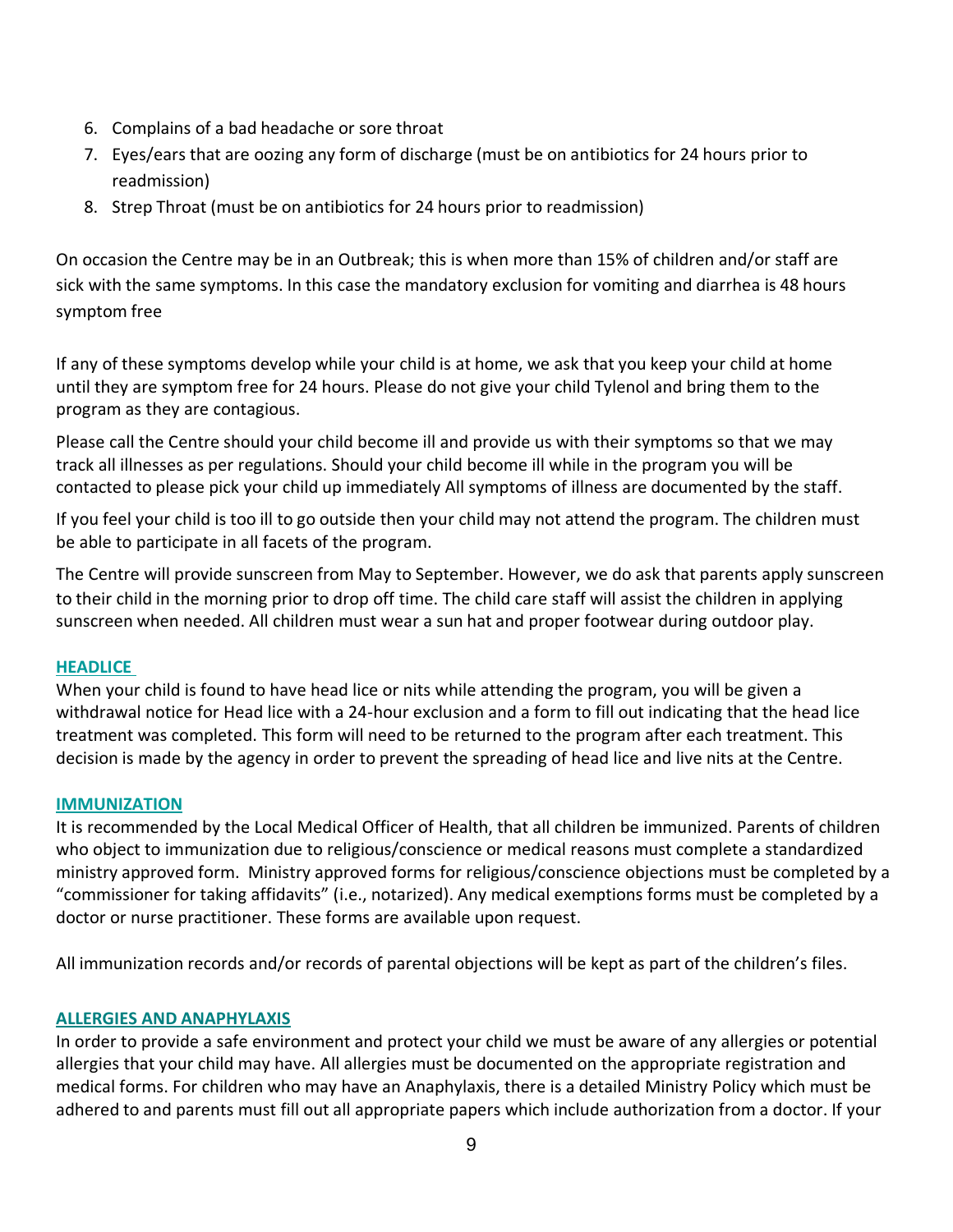child requires an Epinephrine auto injector (EpiPen), the staff must be made aware of this and be given the auto injector when you drop your child off. Should you and your child arrive at the Centre without their auto injector you will not be able to drop them off until their auto injector is onsite. We are a **nut safe and scent free** environment and will do everything that we can to protect your child while at the Centre but we cannot guarantee that your child may not come in to contact with an allergic substance. This policy and all paper work will be reviewed with you at time of the tour and prior to your childenrolling in the program.

Some children in our programs have life-threatening food allergies (Anaphylaxis) and, for this reason, it is imperative that you **DO NOT bring any food into the centre**, unless otherwise arranged with the Program Coordinator of the program. Anaphylaxis is a medical condition that causes severe reaction to specific foods and can result in death in seconds. All staff is trained in the use of an Epinephrine auto injector.

Any food coming into the Centre or home child care premises must not contain any nuts or nut products and must be labeled with the child's name. Please note that should there be any other anaphylactic allergies (other than nut or nuts products), a communication will be shared with that information and any directives to follow.

Children attending our infant, toddler and preschool programs are provided with 2 snacks and a lunch each day; we attempt to accommodate a variety of dietary restrictions and allergies. Food from home for those age groups is not necessary unless agreed to in advance with the program coordinator. Should food from home be necessary, each container / item must be clearly labeled with the child's full name and any parental written instructions (if applicable).

Children in our kindergarten and school age programs are provided with two snacks daily and are required to bring their own lunch, in a bag, which needs to be clearly labeled with their name.

#### **ADMINISTRATION OF MEDICATION**

If your child requires medication while in the program, you are required to complete and sign a *Medication Authorization Form* which provides details about the medication, including the time and amount of the dosage. Should your child be prescribed antibiotics, they must have been taking the antibiotics for 24 hours prior to returning to the Centre.

Please be advised that by *Child Care and Early Years Act* standards, we can only accept medication which is in its original container and the container or package must be clearly labelled with the following:

Child's name / Name of drug/medication / Dosage of the medication / Date of purchase / Expiration date / Instructions for storage and administration / Possible side effects

Due to the frequency and their longer-term daily usage, sunscreen, diaper creams, lip balms and hand sanitizers can have a blanket authorization from a parent on the enrolment form and can be administered without a medication form as long as they are non-prescription and/or they are not for acute (symptomatic) treatment, whether they have a drug administration number (DIN) or not.

All medication no longer needed is to be taken home. We request that all medication be hand-delivered to us to be stored in the appropriate manner. The Centre must store all medication in a locked container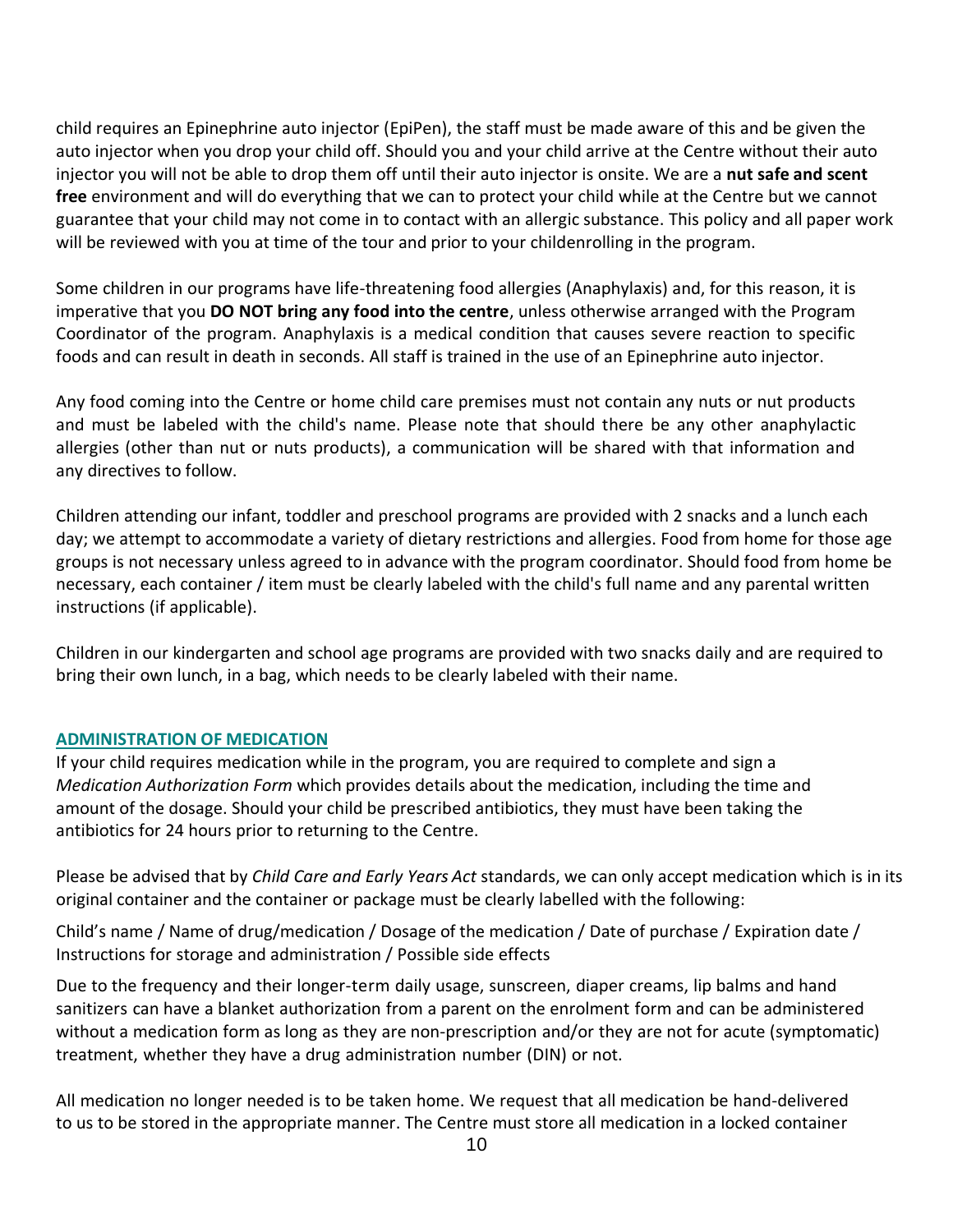in the fridge or cupboard except for emergency medication.

A designated staff member will be responsible for all medications.

# **BEHAVIOUR GUIDANCE**

The emotional and physical well-being of children in our care is a priority of Andrew Fleck Children's Services. Positive forms of Behaviour Guidance with emphasis on discussion, encouragement and positive reinforcement comply with the agency's philosophy to promote the healthy development of the children. Please see our Program Statement for further information on Behaviour Guidance Practices.

Prohibited Practices as defined by the *Child Care and Early Years Act*:

- no form of physical discipline is permitted by staff
- deliberate use of harsh or degrading measures on the child that would humiliate the child or undermine his or her self-respect;
- depriving the child of basic needs including food, shelter, clothing or bedding;
- locking the exits of the child care centre or home child care premises for the purpose of confining the child; or
- Using a locked or lockable room or structure to confine the child if he or she has been separated from other children.
- Inflicting any bodily harm on children including making children eat or drink against their will

Andrew Fleck Children's Services does not use any form of 'time outs' in the program as a behaviour management strategy.

# **ACCIDENT / INCIDENT REPORTS**

If your child suffers a significant injury requiring more than basic comfort (soap, water, band-aid, ice, TLC) or that is more than would be expected in the normal course of play, staff will administer first aid. Staff will also complete an accident report before the child is signed out (when possible) or by the next day care is provided. A copy will be provided to the parents/guardians.

If the injury is severe enough to warrant medical assistance, parents/guardians will be notified immediately to come and pick up their child to seek medical attention. If emergency treatment at a hospital is required, parents will be contacted to either accompany or meet staff at the hospital. If parents cannot be contacted the designated staff will follow emergency procedures and call either ambulance services or 911, depending on the severity of the injury.

# **SERIOUS OCCURRENCE'S**

As a licensed program we are responsible for delivering high quality services that promote the health, safety and well-being of all children. A part of our accountability requirements, under licensing, has been to report incidents to the Ontario Ministry of Education Child Care Quality Assurance and Licensing Offices– the type of incidents that we must report include any accident in the setting that results in a life-threatening injury of a child or life-threatening communicable illness, any time there is a disruption of service for example; a power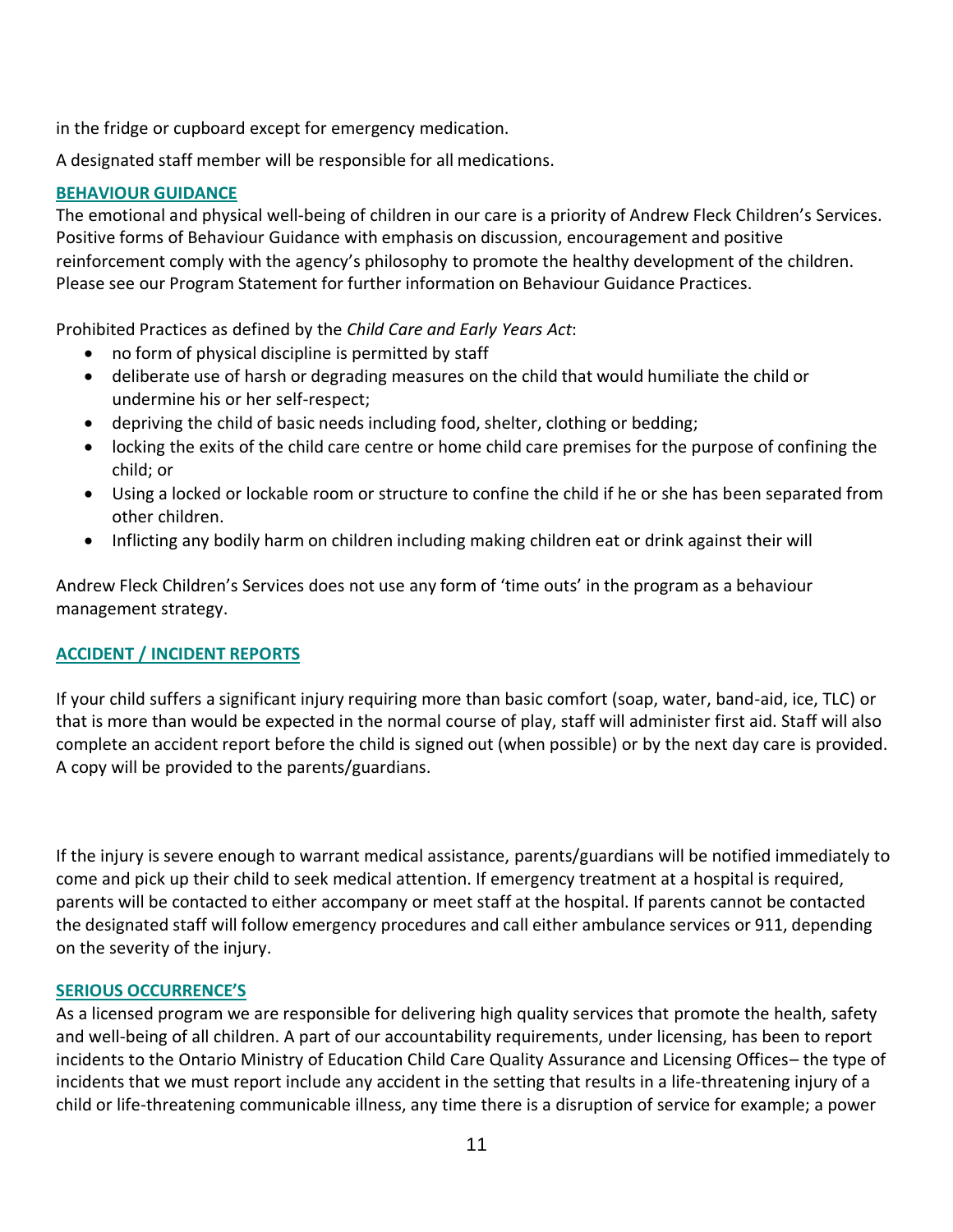outage which means the program is closed.

# **COMPLAINT RESOLUTION**

AFCS regards every parent/guardian concern seriously. As stated in the AFCS Dealing with Complaints Policy, it is the responsibility of the programs Educators to resolve the situation if it is within their scope of responsibility, or to redirect the complaint to the Program Coordinator, to insure an immediate response.

Every complaint is documented and reported to the Program Manager within 24 hours, who then informs the AFCS Executive Director. The Manager, in consultation with the Executive Director will determine if the complaint is a serious occurrence as defined by the Child Care and Early Years Act to be reported to the Ministry of Education Licensing Program. Regardless, an initial response will follow within 48 hours, with a plan for follow-up actions in a reasonable time frame.

# **DEALING WITH PARENT/GUARDIAN CONCERNS OR ISSUES**

All issues and concerns brought forward are taken seriously by AFCS and every effort will be made to resolve issues and concerns to the satisfaction of all parties.

Every issue and concern will be treated with confidentiality and every effort will be made to protect the privacy of parents/guardians, children, employees, students and volunteers except when information must be disclosed for legal reasons (e.g., Ministry of Education, College of Early Childhood Educators, law enforcement authorities or Children's Aid Society).

Everyone, including members of the public, and professionals who work closely with children, is required by law to report suspected cases of child abuse or neglect.

| Nature of Issue or<br>Concern                                | <b>Steps for Parent / Guardian</b><br><b>Clients and Stakeholders to</b><br><b>Report Issue/Concern:</b> | Steps for employee and/or<br>manager/designate in responding to<br>issue/concern:                                                                                                                                             |
|--------------------------------------------------------------|----------------------------------------------------------------------------------------------------------|-------------------------------------------------------------------------------------------------------------------------------------------------------------------------------------------------------------------------------|
| <b>Program Related</b><br>E.g.: General<br>Program Delivery, | Raise the issue or concern to<br>- the employee directly<br>or<br>- the manager or designate.            | When an issue/concern is brought forward<br>to an employee, it is their responsibility to<br>assess whether or not it is within their<br>scope of responsibility and if they have the<br>applicable information to be able to |
| <b>Agency Related</b>                                        | Raise the issue or concern to                                                                            | manage/resolve the situation.                                                                                                                                                                                                 |
| E.g.: General AFCS<br><b>Operations Related</b>              | - the Manager or Designate.                                                                              | Inform the appropriate manager or                                                                                                                                                                                             |

# Procedures to follow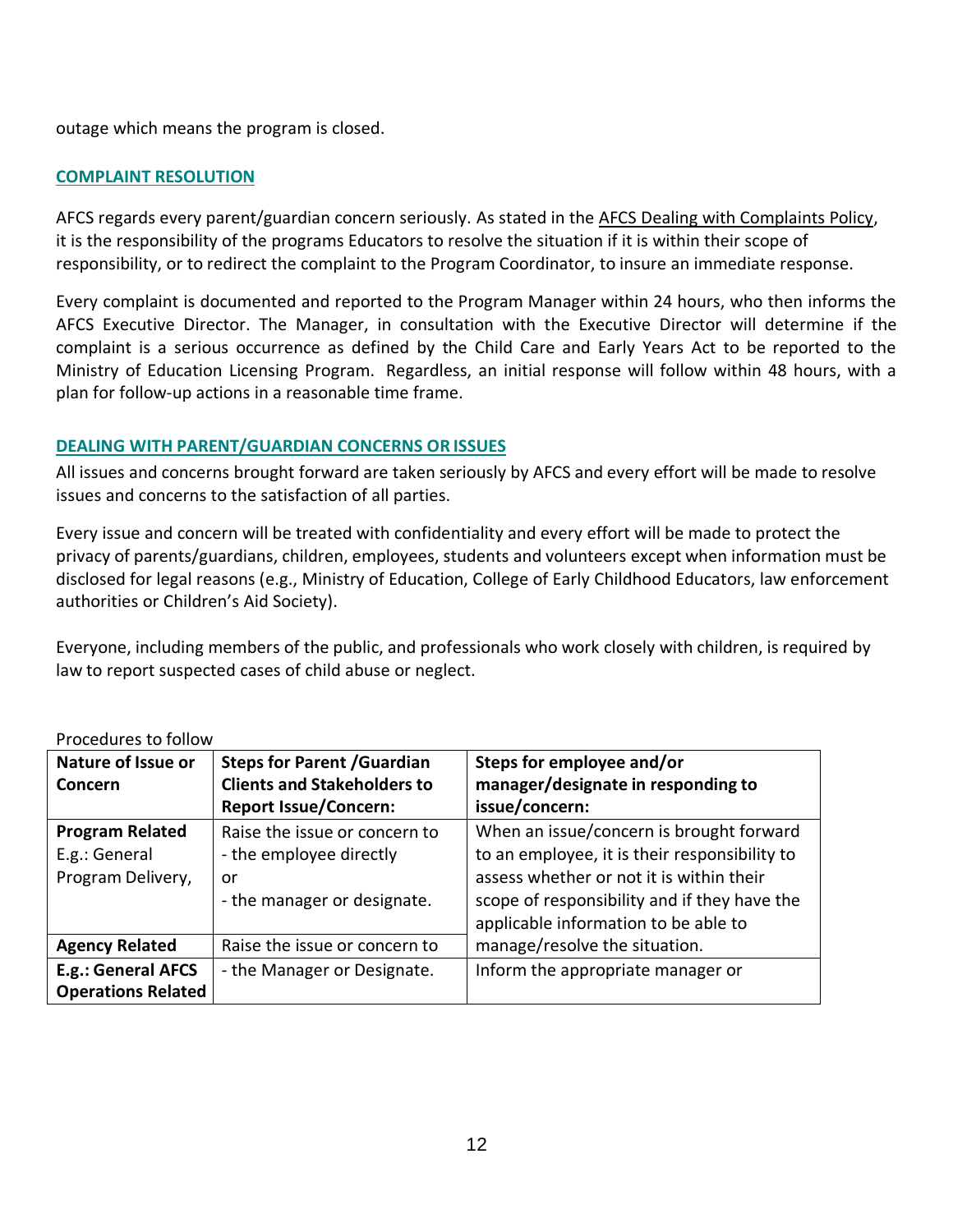| Employees,                | Raise the issue or concern to                                         | designate of the situation within 24 hours.                                                                                                                                                                                                                                                                                                                                                                                                                                                                                                                                           |
|---------------------------|-----------------------------------------------------------------------|---------------------------------------------------------------------------------------------------------------------------------------------------------------------------------------------------------------------------------------------------------------------------------------------------------------------------------------------------------------------------------------------------------------------------------------------------------------------------------------------------------------------------------------------------------------------------------------|
| students or<br>volunteers | - the individual directly<br><b>or</b><br>- the manager or designate. | Every effort will be made to provide an<br>initial response or resolution to the concern<br>or issue within 2 business days.<br>Document the issues/concerns in detail.<br>Documentation should include:<br>- the date and time the issue/concern was<br>received;<br>- the name of the person who received the<br>issue/concern;<br>- the name of the person reporting the<br>issue/concern;<br>- the details of the issue/concern; and<br>- any steps taken to resolve the<br>issue/concern and/or information given to<br>the parent/guardian regarding next steps or<br>referral. |
|                           |                                                                       | Provide contact information for the<br>appropriate person if the person being<br>notified is unable to address the matter.<br>Ensure the collection of information of the<br>issue/concern is initiated by the appropriate<br>party<br>When appropriate, it is the responsibility of<br>the manager to inform the Executive<br>Director.                                                                                                                                                                                                                                              |

Contact information for all programs, management team and AFCS Board of Directors can be found on our website at [http://afchildrensservices.ca](http://afchildrensservices.ca/)

# **ACTIVITIES OFF THE PREMISES**

Field trips support a sense of community and are designed and organized to support the children's ongoing inquiries. A designated number of parent volunteers are always welcome to come along for the fun. Any parent who wishes to volunteer for a field trip must sign specific policies and provide us with a copy of their immunization, showing they have had a Tetanus (DPT) within the past 10 years, TB if needed and a Police Reference Check with the Vulnerable Sector that was completed less than 5 years prior to the trip. Due to limited space on the bus, a signup sheet will be posted. Should circumstances (e.g., health) prevent a child's participation in a field trip, it is the parents' responsibility to arrange alternate care.

# **PARENT PARTICIPATION IN PROGRAMS**

Our program supports an 'Open Door' approach for families and parents/guardians are welcome at any time of the day. Family involvement in the program is valued and encouraged. Participation, by a parent, in a program that their child attends, is not deemed as volunteering. In keeping with our open-door policy, parents (and other family members with parent permission) are invited to spend time in their child's program engaged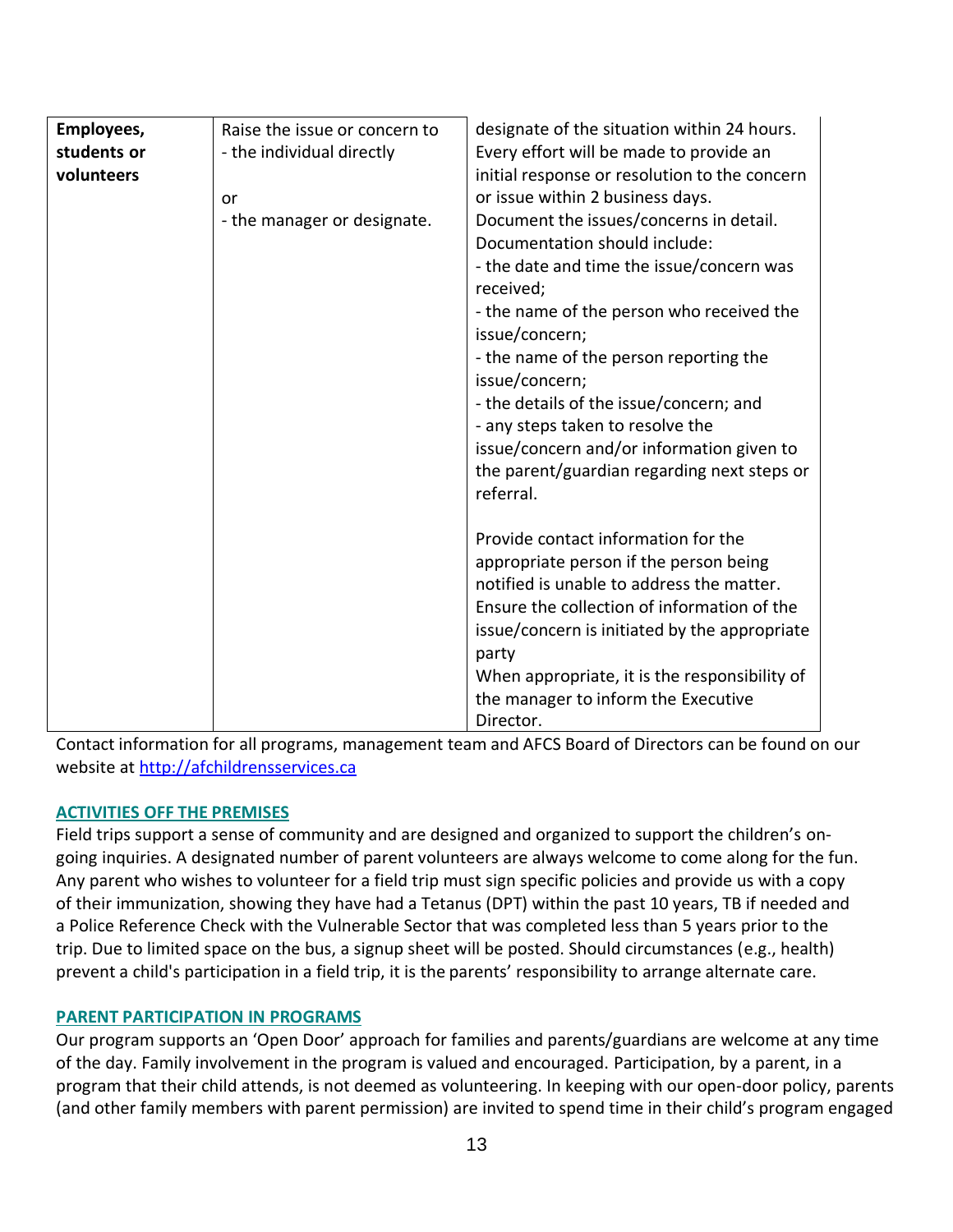and participating with their child on an ongoing basis, this is in keeping with our Program Statement which is included in our parent handbook.

Parents are invited to participate in special events or field trips, accompanying and participating with theirown child.

For further clarification, please read the following points which also pertain to parent participation in their child's program and or attending field trips:

- At no time will a parent be left unsupervised with any child other than their own. An employee of Andrew Fleck Children's Services will always be present.
- Parents are never counted in ratio.
- Parents that attend field trips are accompanying their own child and are not responsible for the supervision of other children

#### **APPROPRIATE CLOTHING**

Children should wear clothing which is comfortable, and which you do not mind getting dirty. Shoes must be worn in the program at all times. Proper foot wear is required i.e., running shoes, no slippers/flip flop or croc sandals.

There are usually two outdoor play periods a day (weather permitting) and we ask that the children be dressed accordingly: very warm, water-resistant clothing for winter; cool clothing with **sun hats** and sun screen for summer. It is extremely important that a complete change of clothing (mitts, hat, pants, shirt, socks, underclothes, and shoes) is provided to be kept at the Centre. The Centre does, however, have a small stock of spare clothes on hand to aid in dealing with emergencies.

# Please label all your child's belongings including clothing. We cannot be held responsible for lost or missing **items**

Parents are responsible for bringing in diapers and wipes for their child. A helpful reminder note will be posted on your child's cubby, when diapers/wipes are running low.

#### **TRANSPORTATION FOR OUT OF SCHOOL CHILDREN**

For children attending school outside of Charles H Hulse, bus transportation to and from the centre will be discussed on an individual basis. The centre will attempt to accommodate a child's pick-up and/or drop-off needs, but it is not bound to do so. In such cases, where it is not possible for the centre staff to accommodate these needs, responsibility rests with the parents to ensure pick up/drop-off between the bus and the centre. Parents are also responsible for informing the transportation company that our designated spot for drop-off and pick-up of bussed children is the main entrance of the school.

# **EVACUATION PLAN / FIRE DRILLS**

The programs conduct monthly fire drills both in the AM and PM. This ensures that all children become familiar with emergency procedures. When required, all children evacuate the premises by leaving through emergency exits and meet at a predetermined area. In the event that the children cannot return to the Centre they will be moved to our designated emergency shelter and parents will be contacted to pick up their children immediately.

Our Emergency Shelter is located at Ridgemont High School or the Jim Durell Arena. The Centre has the right to close the child care facility from time to time, in the event of an emergency or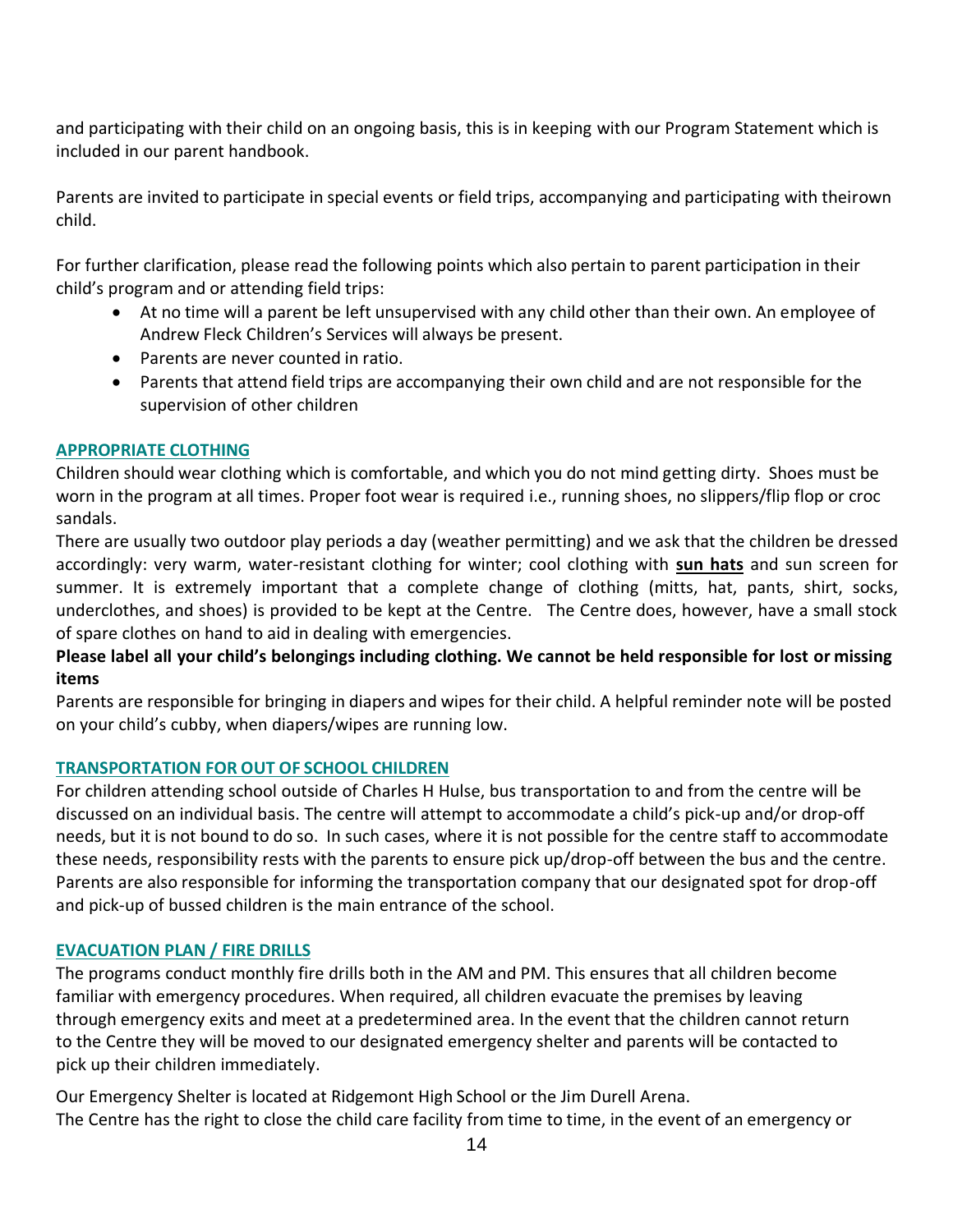other situation, which in the opinion of the Ministry of Education and /or Health Department poses a health or safety risk to the children and staff.

#### **CRIMINAL REFERENCE CHECK – VULNERABLE SECTOR CHECKS**

All of our Early Childhood Educators (ECEs) are registered with the College of ECE and our ECE Assistants support the Early Childhood Educators (ECEs) in providing a nurturing, developmentally appropriate, healthyand safe environment to meet the needs of children in the group setting.

All staff have Standard First Aid & Infant / Child CPR qualifications. All Employees of Andrew Fleck Children's Services must provide a Police Record Check with the Vulnerable Sector prior to their employment and every 5 years after. Employees also sign a Declaration of Offense on an annual basis.

All of our programs support students from various Colleges as they complete their ECE placements**.** Volunteers can also be a part of our program and must provide us with a Police Record check.

As per the Ministry of Education policy; students and/or volunteers are never left alone with the children, left unsupervised or used to meet ratios. All students and volunteers receive a detailed orientation prior to beginning their placement at the Centre and must abide by and sign off on our Program Statement and all policies and procedures.

Students and Volunteers play and important role in supporting staff in the daily operation of children's programs at AFCS. All students and volunteers will abide by AFCS policies and engage with the children, colleagues, and parents in a positive manner.

As per the Ministry of Education policy; The supervising employee is expected to supervise, monitor and ensure that the volunteer/students are never left unsupervised with children or used to meet ratios and that all policies and procedures are followed.

All students and volunteers receive a detailed orientation prior to beginning their placement at the Centre and must abide by and sign off on our Program Statement.

#### **DUTY TO REPORT**

Under the *Child Care and Early Years Act* all staff are required to report child abuse under section 72 of the **Child and Family Services Act, 1990** (CFSA) to a Children's Aid Society (CAS). Persons failing to do so are subject to legal action and a fine if convicted. (Child and Family Services Act, 1984, section 68 (2) (3) (4) and section 81 (1) (b))

Child Abuse is a serious occurrence as defined by the Child Care and Early Years Act. Section 72 of the CFSA imposes a duty to report for everyone, including RECEs, where there are reasonable grounds to suspect one or more of the following with respect to a child:

• Emotional Harm: The child has suffered emotional harm, or there is a risk that the child is likely to suffer emotional harm demonstrated by serious: anxiety, depression, withdrawal, self-destructive or